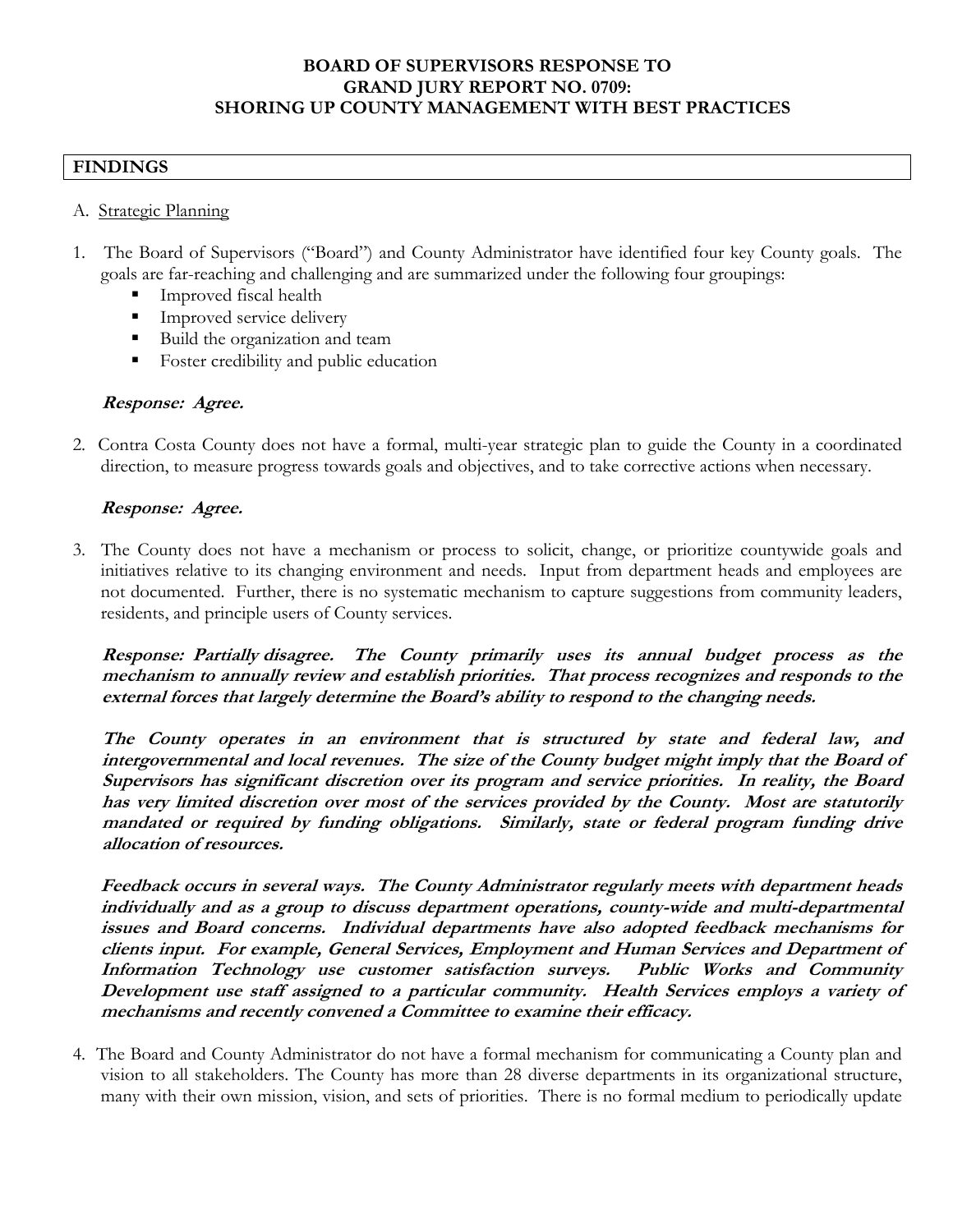the direction of the County as a whole. Instead, the County relies on informal updates through periodic bulletins, newspaper editorials and articles, and public access television.

**Response: Disagree. Departments are reporting annually on their activities and accomplishments under each of the County's goals (identified in Finding #1 above). The current formal mechanism for doing so is the County's Annual Budget process and hearings. The formal medium to periodically update diverse departments on the County mission, vision, and values is the bimonthly department head meeting with the County Administrator. The Board of Supervisors communicates direction to County departments through the County Administrator.** 

**On financial matters, the County annually publishes the "Comprehensive Annual Financial Report" (CAFR), which details the County's financial status, including financial trends and revenue and debt capacity. The CAFR also overviews the County's long-term financial planning efforts and financial policies. Strategic actions to increase operational efficiency and leverage County resources are also identified in the CAFR.** 

**The County Administrator also publishes a quarterly "all County" newsletter to all County employees, advising them of significant changes and accomplishments and their relevance to the County's goals.** 

5. The County's Internet website is a key method of communicating to Contra Costa stakeholders. It supplements newspaper editorials, articles, bulletins, and public access television. The County's website does not include an overall plan or vision, or set of priorities. The website's "County Performance Reports" section provides some insights into departmental responsibilities, accomplishments, and challenges. However, the descriptions are lengthy, and "text heavy". The "Government Performance Report" section is out-of-date and does not reflect the County's financial experience over the past four years. The "County Budget Processes" section is also out-of-date relative to current financial information.

**Response:****Agree with clarification. The "County Budget Processes" section was out-of-date as of the issuance of this report. The County Budget Documents, Comprehensive Annual Financial Reports, and Lease Revenue Bond sections are current. Additionally, the latest Official Statement in the Lease Revenue Bond section contains a current "County Budget Processes" section, which has now been copied to the Financial Information section of the web-page. In addition, the new County Performance Reports reflecting FY 2006-07 year end material will be posted in the near future. It should also be noted that a complete revamping of the County's website is currently underway.** 

# **RECOMMENDATIONS**

- A. Strategic Planning
- 1. The County should develop a multi-year strategic plan for:
	- Setting County direction
	- **Establishing priorities**
	- Communicating to stakeholders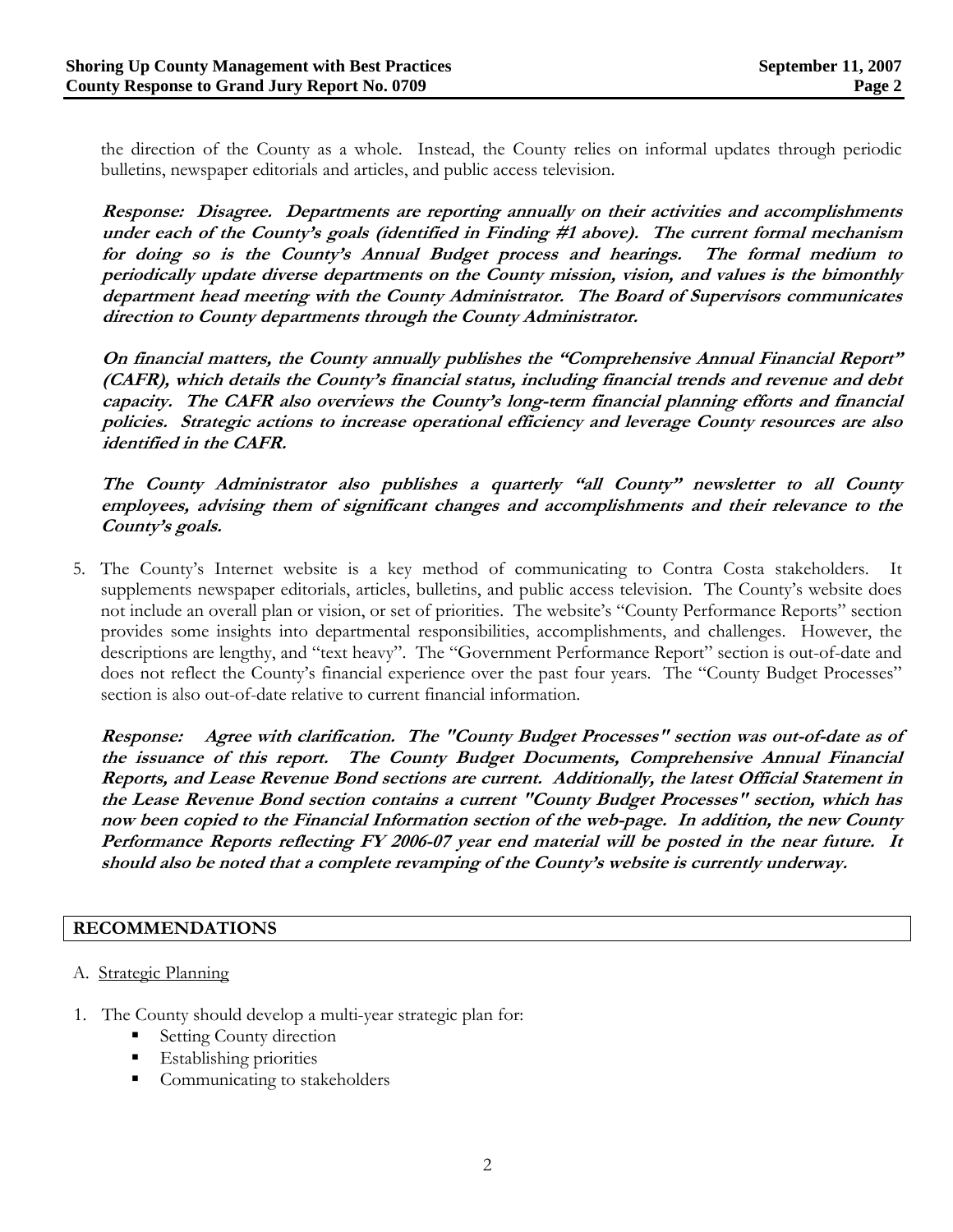This plan should be updated at least annually so all stakeholders are informed about the County's goals and objectives, progress towards both, and changes in priorities.

**Response: Will not be implemented. The County currently adopts an annual strategic plan that sets County directions and establishes priorities. This is the Recommended Budget. The Recommended Budget encapsulates the administration's recommendations to the Board and identifies key issues and priorities for each department. With its allocation of resources, the County Board of Supervisors establishes priorities within the limits of its discretion. It should be noted that state and federal law and regulations often constrain the Board's ability to set or change directions. Conversely, action at a state or federal level can trigger unanticipated, rapid changes over which the Board of Supervisors has no control. For example, a federal lawsuit on prison overcrowding in the State of California resulted in a major "prison reform" initiative which will transfer responsibility for both adult and juvenile prisoners to counties, absent adequate compensation. This could not have been anticipated in a multiyear strategic plan but can be addressed through the annual budget process.** 

**In addition, the annual budget process is communicated to the public and other stakeholders. Hearings are televised live and after-the-fact, on CCTV. The County also generates news releases on the budget, which usually result in newspaper articles. In addition, most department newsletters, as well as the "all county" newsletter, include discussion of the budget.** 

- 2 Within two years of this report, the County should develop a strategic plan that incorporates the following key elements:
	- Setting the direction: vision, mission and guiding principles
		- organizational (e.g., personnel, financial performance, operating departments)
		- programmatic (e.g., public safety, health / welfare, economic development, transportation)
	- Assessing the environment and changes in the County
		- County participants (e.g., Board of Supervisors, County Administrator, department heads, employees, and unions)
		- Constituent participants (e.g., community leaders, residents and principle users of County services)
	- Identifying issues, strategic initiatives, and priorities
		- County management (e.g., Board of Supervisors, County Administrator, and department heads)
	- Developing and implementing the plan
		- Special planning group from County management team
	- Monitoring and evaluating the performance goals, objectives and actions
		- Special planning group from County management team

**Response: Will not be implemented. While a "strategic plan" as envisioned by the Grand Jury will not be implemented because existing County processes address our priority and allocation setting requirements, the County could develop better methods to present information on the "key elements" identified by the Grand Jury. Those methods will be identified and put into place by the County Administrator within six months.**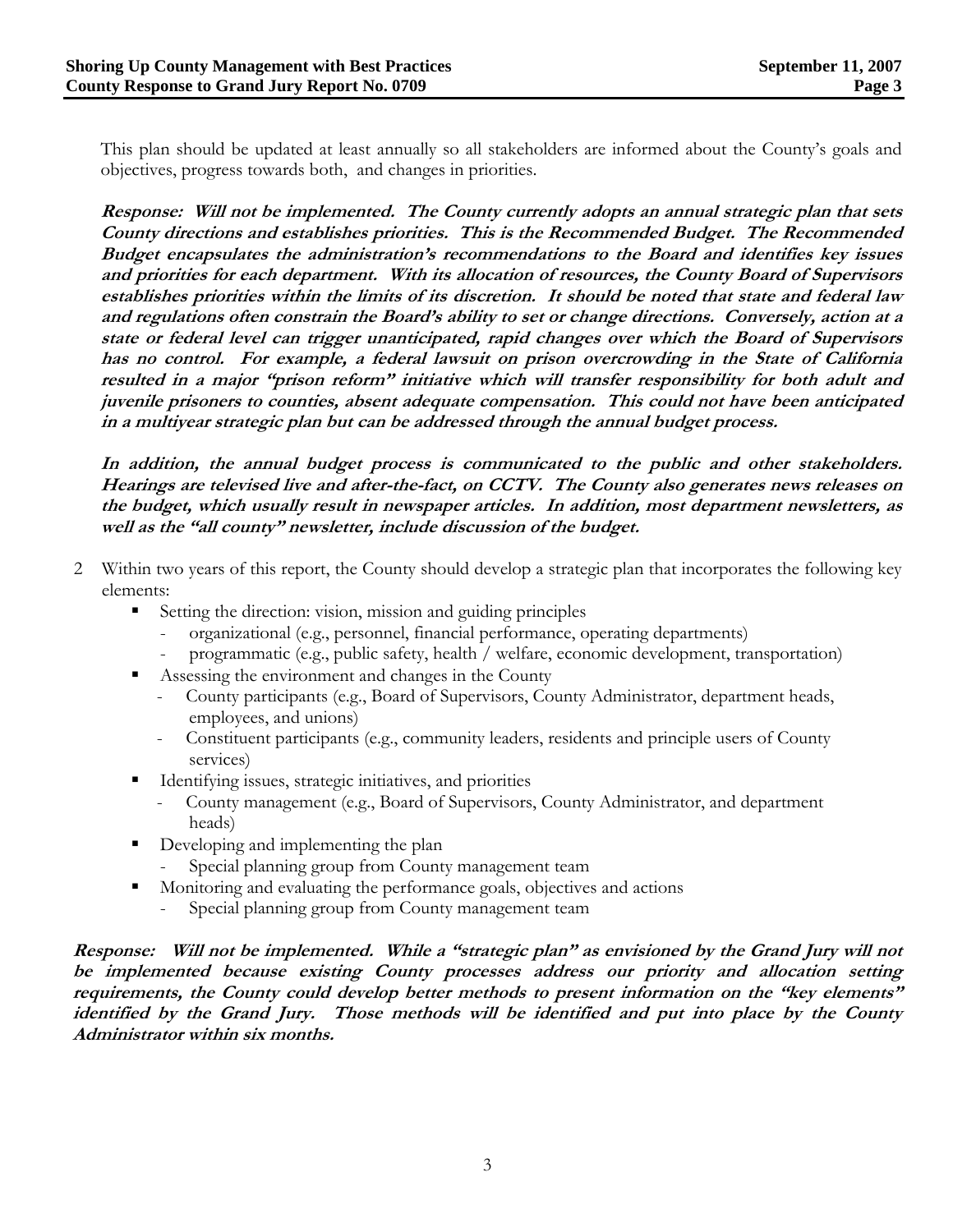#### **FINDINGS**

- B. Personnel Performance Evaluations
- 1. Previous Grand Jury reports, No. 9406 and No. 0206, published in 1994 and 2002 respectively, addressed County personnel performance evaluations.

# **Response: Agree.**

- 2. As a result of the 1994 Grand Jury report, the Board directed the County Administrator to have each department develop a program of annual performance reviews of all their employees. Following is a summary of the directive:
	- Department Head Performance Evaluations: Each year, department heads are to submit a performance report on themselves to be evaluated by the County Administrator and/or Board through the County Administrator. The performance report requires, among other things, an appraisal of the degree to which employee evaluations are conducted in their departments, and the quality and content of the evaluations.
	- **Employee Performance Evaluations: Departments are required to conduct annual performance** reviews on all their employees.

#### **Response:****Agree.**

3. The County's organizational structure includes six elected and 22 appointed officials that act as department heads, as reported in the County's "2006 Comprehensive Annual Financial Report."

#### **Response: Agree.**

4. The County has approximately 7,800 full-time employees.

### **Response: Disagree. The 2006 Comprehensive Annual Financial Report lists 8,423 full time equivalent employees as of June 30, 2006.**

5. The County does not have a centralized performance evaluation program, or a countywide system to monitor the status of employee performance reviews. Each department maintains its own personnel files.

#### **Response: Agree. The County utilizes a decentralized system.**

6. In April 2007, the County's Human Resources Department surveyed most of the department heads to determine the dates of their last formal performance evaluations. Fifteen of the 20 department heads that responded had not had a performance evaluation within the past 12 months. One of the 15 had not been reviewed in six years, and six had not received a formal review since they assumed their duties.

**Response: Agree. Note that the current County Administrator assumed office on March 3, 2006, and has developed a department head evaluation process and timetable that is resulting in annual performance evaluations.**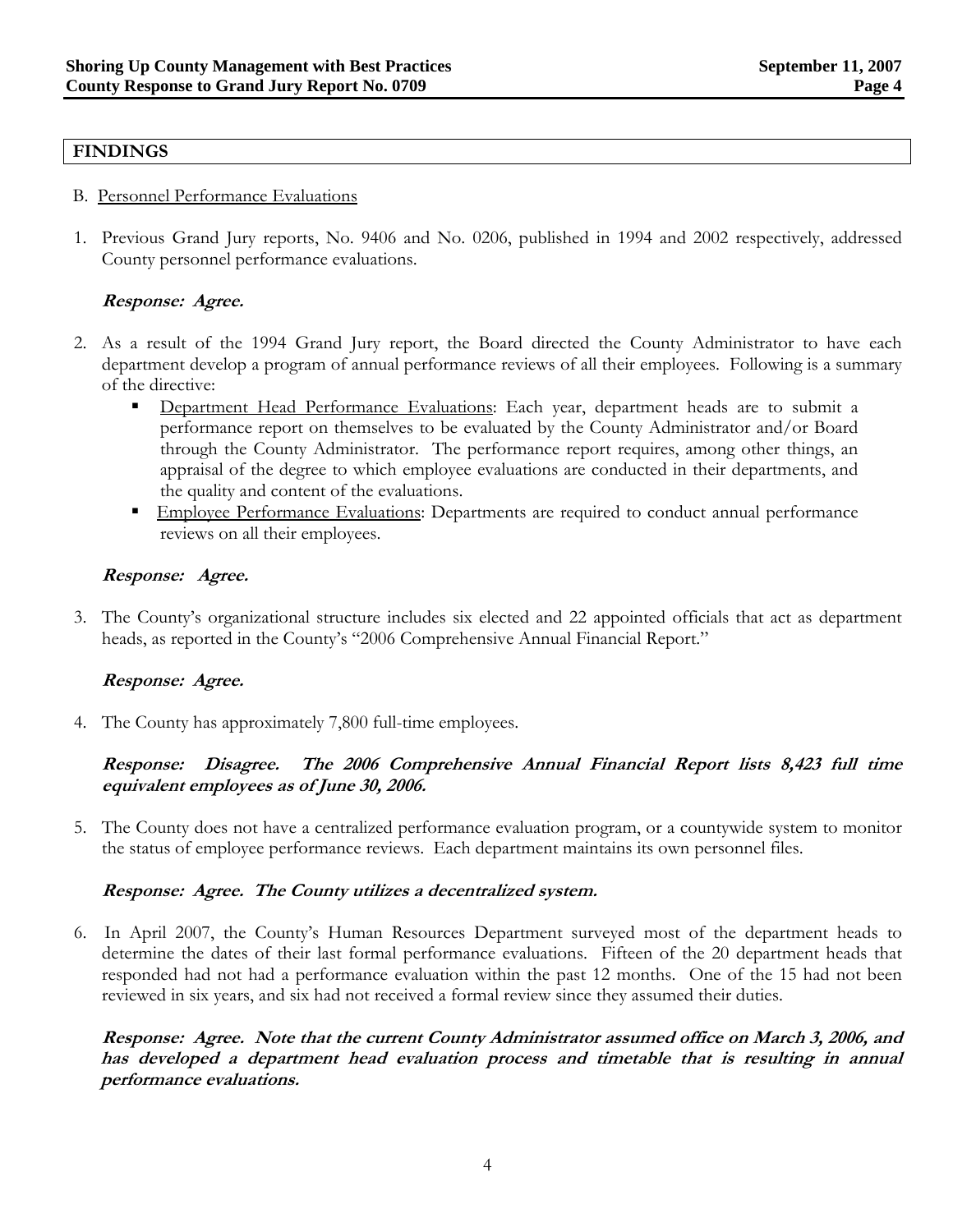7. The County Administrator is responsible for facilitating department head performance evaluations directly, or in conjunction with the Board of Supervisors. The County Administrator also is responsible for ensuring that all County employees receive departmental performance evaluations on an annual basis. The County Administrator is responsible for conducting performance evaluations for the seven staff members who report directly to him, and for reviewing evaluations for the rest of his department.

**Response: Partially agree. The County Administrator is responsible for performing evaluations of non-elected department heads and his direct reports. Department heads are responsible for performance evaluations within their departments.**

8. During the County's annual budget review process, the Board and the County Administrator meet with most department heads. This budget review time is also used to discuss performance expectations and progress toward achieving their respective goals and objectives.

**Response: Partially disagree. Since 2006, the County Administrator and staff have met with department heads in preparation of the County budget and development of performance goals. The Board of Supervisors has overseen this process via review and approval of the Recommended Budget.**

9. Each department defines and manages their respective employee performance evaluation programs with only limited guidance from the County's Human Resources Department.

**Response: Agree with clarification. Human Resources provides guidance and support as requested and consistently administers the Salary Review form and associated process.** 

10. Performance evaluations are not consistently administered across all departments.

**Response: Partially disagree. Performance evaluations are required in all departments. Salary Reviews of employees who have not reached the top of their salary range are consistently implemented in all departments and supported by the Human Resources Department. The Salary Review form includes a section that allows for comments on performance. Various Departments also utilize performance evaluation forms consistent with their specific job classifications.** 

11. The County does not have a mechanism to track the timeliness, completeness, and effectiveness of employee performance reviews.

**Response: Partially disagree. Through the Salary Review, the County has a centralized system for tracking the timeliness and completeness of performance reviews for employees who have not reached the top of their salary range. Individual departments also have tracking systems to monitor completion of performance reviews.** 

#### **RECOMMENDATIONS**

- B. Personnel Performance Evaluations
- 1. The Board should direct the County Administrator to fulfill his responsibilities with respect to conducting annual department head performance evaluations, and ensure that all County employees receive annual performance appraisals. Further, the Board should be more actively engaged in supporting and participating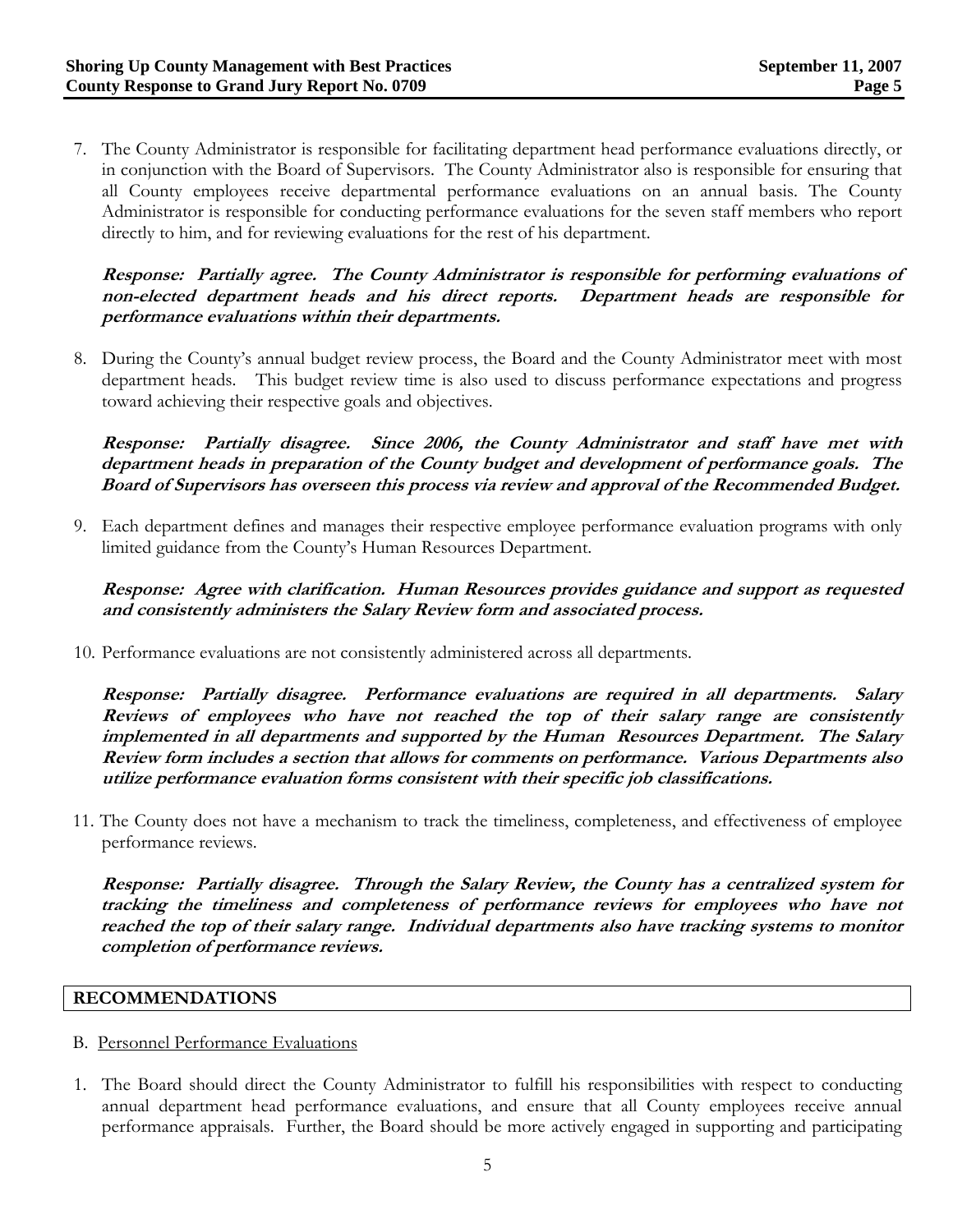with the County Administrator in conducting department head performance evaluations, especially for Boardappointed officials.

**Response: Has been implemented in part. The County Administrator conducts annual performance evaluations for non-elected department heads and requires department heads to have performance appraisal practices within their organizations.** 

**Requires further analysis in part. Involvement of the Board would require consideration of such issues as the County Administrator versus Board of Supervisors responsibilities, the Board involvement with the department head, appointing authority for the department head position (or elected), level of review and time requirements.** 

2. The County Administrator should develop a standardized department head self-evaluation form and process to facilitate more timely performance reviews. Each department head should complete and forward the form to the County Administrator for review and commentary. Upon completion, the County Administrator, and/or a Board member (for Board-appointed officials), should schedule a meeting to discuss the evaluation report with the department head.

**Response: Has been implemented. A standardized departmental evaluation form and process is currently in place. The County Administrator requires appointed department heads to submit a selfevaluation outlining past year's accomplishments and future year's goals. The County Administrator utilizes this information in completing performance evaluations with department heads.** 

3. The County Administrator also should develop a standardized performance appraisal form, including consistent elements to the greatest extent possible, with supportive processes for all remaining County employees.

**Response: Will be implemented as modified. The County Administrator will direct the Human Resources Department to develop county-wide core performance elements in a standardized format. Departments can then add these core elements to performance expectations relevant to the specific job classes.** 

4. The County Administrator should develop a mechanism for reporting by department on the timeliness and completeness of County performance evaluations.

**Response: Will be implemented. The mechanism will be the annual department head performance review. This will include notation of the department head's effectiveness in managing performance appraisal processes within his/her department.**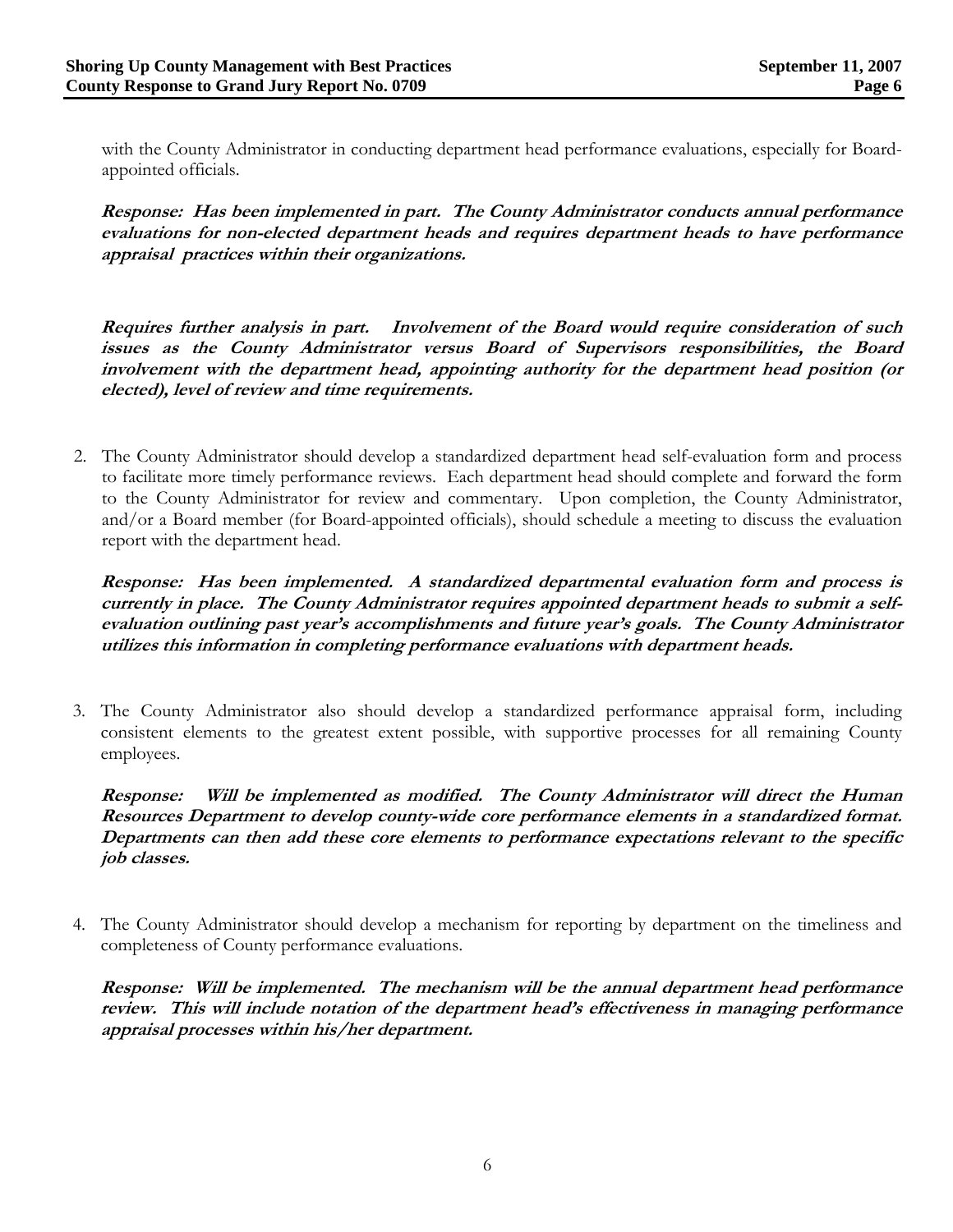5. The County Administrator should direct the Human Resources Department to monitor and evaluate the administration of the employee performance evaluation program and recommend corrective actions where appropriate.

**Response: Will not be implemented. Department heads are responsible for employee evaluations within their departments. The Human Resources Department is available to provide support to departments through training, consultation and information on best practices.** 

#### **FINDINGS**

- C. Professional Services Contract Renewals
- 1. The County does not have a formal, documented countywide process or set of procedures for awarding most professional services contracts, with the exception of the guides for legal contracts and outreach programs.

**Response: Partially disagree. The County has formal documented countywide policies and procedures for preparing and processing contracts and performing outreach to potential service providers. The County's Outreach Program requires that outreach be conducted for all contracts exceeding \$2,500 with the exception of contracts with nonprofit service providers. The County has a separate outreach and competitive recruitment policy that applies to nonprofit service providers. Outreach efforts can be either formal (e.g., bid specifications, bidders' conference, evaluation committee, evaluation form) or informal (phone calls, emails), at a department's discretion depending on the contract cost and availability of service. Several County departments have written department policies governing competitive bidding for contracted services.**

2. Individual departments are allowed to define their respective procedures and processes for contracting for services within the scope of the general County's guidelines. The guidelines include type of contracted service, applicable federal, state, and local laws, and County "Administrative Bulletins."

#### **Response: Agree.**

- 3. Purchasing and procurement services for the County include:
	- Construction activities
	- **Material or commodity acquisitions**
	- Community-based organization services
	- Public works
	- Architectural / engineering services
	- **Professional service organizations, agencies and individuals**

**Response: Agree with clarification. The County generally uses the following categories: construction services; professional, consulting, technical, and personal services; community-based services; and commodities. These services and commodities can be provided by various types of vendors including individuals, groups, agencies, partnerships and corporations.**

- 4. Professional services include, but are not limited to:
	- Specialists in a particular discipline
	- Consultants
	- Skilled positions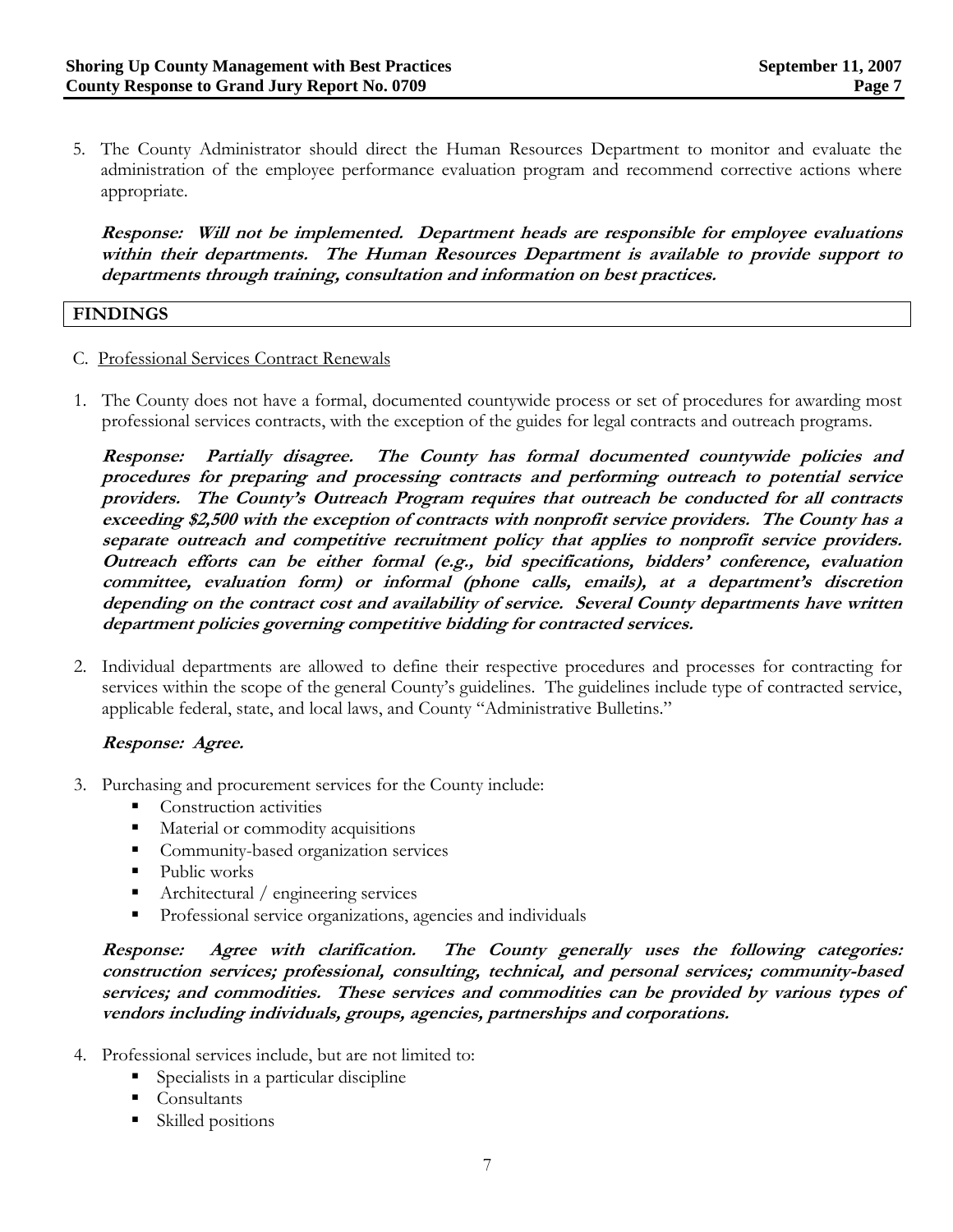- General service individuals / organizations
- **Personal services**

### **Response: Agree.**

5. Unlike construction and material acquisition contracts, there is no legal requirement to secure competitive bids for professional services.

### **Response: Agree. Although not legally required, some departments have begun to use the new online RFP Depot system for outreach. Expanded outreach typically results in more competitive bids.**

6. The County does not have a procedure or set of standards for evaluating the quality of contracted professional services. Individual departments are permitted to make their own determinations.

**Response: Agree. Due to the variation of the services, service plans, and deliverables, it would be impractical to apply a universal set of standards to all contracts. Contractor performance is generally evaluated based on the specific performance requirements in the contract itself and not to a general standard outside of the contract.**

7. Periodic internal audits are not routinely performed on professional services contracts, although the County Administrator may request an audit if questions arise.

 **Response: Partially disagree. The Internal Audit Division of the Office of the Auditor-Controller performs a risk assessment as part of the procedures for department audits. The process is used to schedule the audits and the areas to be audited. Professional service contracts are included in the analysis.** 

8. The County does not have a compliance officer to monitor contract processes.

**Response: Agree with clarification. While no one individual is responsible for monitoring all aspects of every contract, all contracts are reviewed by the County Administrator's Office. Contracts in excess of \$25,000 are also reviewed by the County Counsel's Office. Contracts equal to or less than \$25,000 are also reviewed by the General Services Department – Purchasing Division. These monitoring activities relate to the development of a contract document, the legal form, contract financing, and the justification/need for contracted services.** 

 **The County Administrator's Office also monitors outreach efforts on an ad hoc basis, with semiannual reports on program compliance to the Internal Operations Committee of the Board of Supervisors.** 

9. Following is the general workflow for individual professional services contracts with annual expenditures exceeding \$25,000:

New Contracts:

- **•** Department determines need; drafts specifications; identifies vendors; requests proposals, bids and/or negotiates price; selects vendor; and, prepares contract.
- County Counsel reviews contract and supporting materials.
- County Administrator's unit coordinator reviews proposal for consistency with the department's contract practices and budget. Proposed contracts are placed on the Board consent calendar for approval.
- County Administrator's unit coordinator refers approved contracts back to the departments for processing.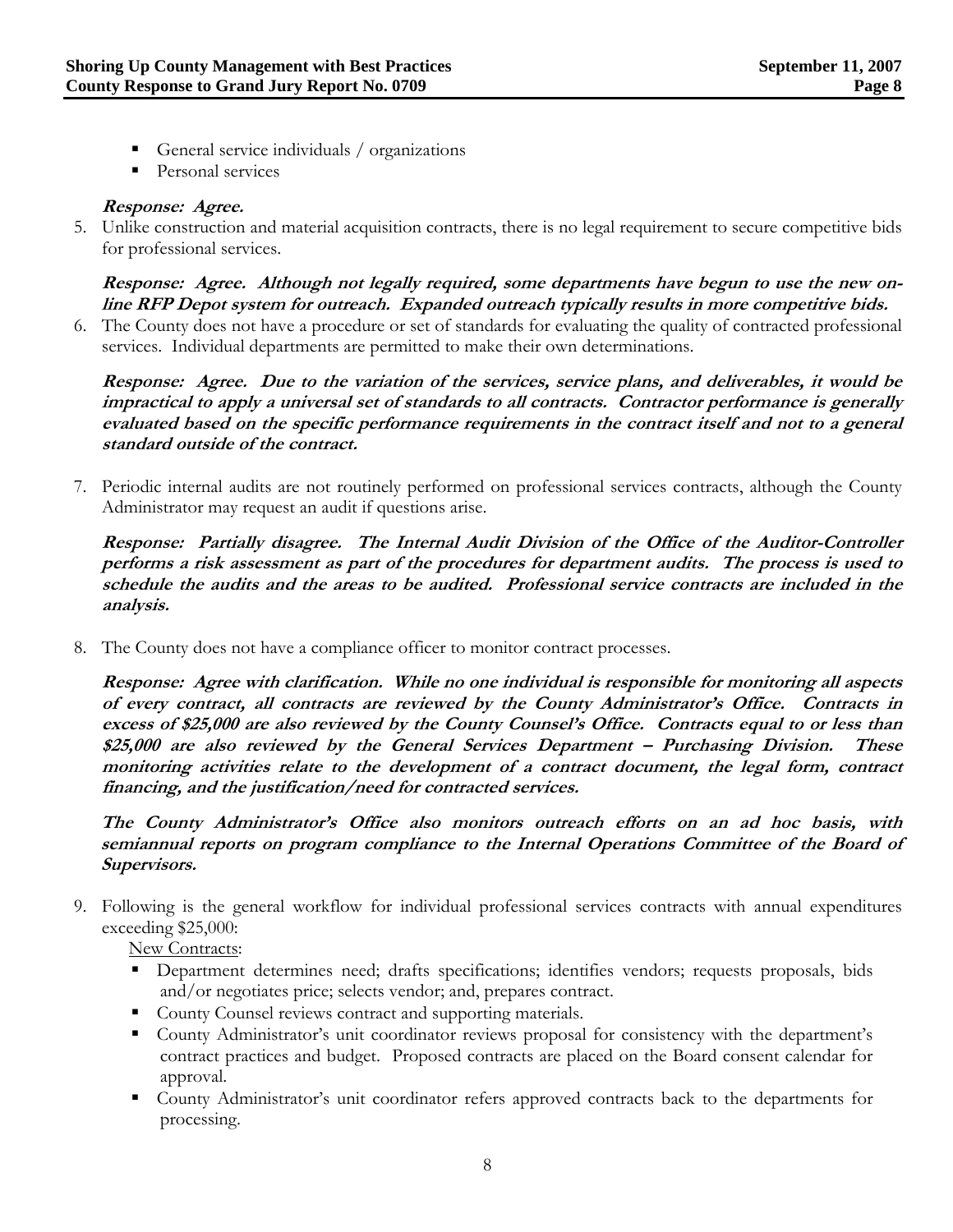Contract Renewals

- Department determines if the vendor met service levels; re-negotiates price; determines need for competitive bid and/or alternative vendor; and, if only minor revisions are required, adds an addendum to the current contract.
- **•** Department, County Counsel and County Administrator process the proposed contract renewals.

### **Response: Agree.**

10. The County does not have a requirement that contracts scheduled for renewal must go through a formal request for proposal ("RFP") or bid process.

**Response: Partially disagree. County policy requires that annual contracts with nonprofit community-based organizations may be renewed for only two additional one-year periods and then must be rebid. This policy does not apply to professional services contracts.**

11. Over 250 professional service vendors received payments exceeding \$25,000 each in at least five of the last six years. The total dollar amount paid to these vendors in 2006 exceeded \$75 million.

**Response: Agree with clarification. The statistics in this finding are from a report produced by the Office of the Auditor-Controller for the Grand Jury on 2310 account expenditures in 2006. Expenditures total \$72,952,549 including approximately \$5 million of payments to other governments, title companies, hospitals and districts. This list does not include vendor payments on behalf of the Hospital or Contra Costa Health Plan (CCHP). If payments to other governments were deleted and Hospital/CCHP payments were added, the finding may be reasonable, if not understated.**

12. Over the past five years, the number of professional services contracts has increased by approximately onethird.

 **Response: Disagree. Comparing the report produced by the Office of the Auditor-Controller for the Grand Jury on 2310 expenditures in 2006 to the same report for 2001 (neither of which include the Hospital or CCHP) it cannot be substantiated that over the past five years, the number of professional service contracts has increased by approximately one-third. The number of vendors paid and charged to 2310 is approximately the same, with a slight increase.**

13. One professional services contract has been renewed consecutively over 34 years.

#### **Response: Agree.**

#### **RECOMMENDATIONS**

- C. Professional Services Contract Renewals
- 1. The Board of Supervisors and County Administrator should require that all professional services contracts that are scheduled for renewal go through a formal RFP process if they meet the following criteria:
	- Vendors under contract for five straight years, or five of the last seven years.
	- Vendor payments exceeding \$25,000 in each of the five years (consideration could be given to a dollar-triggered phase-in period).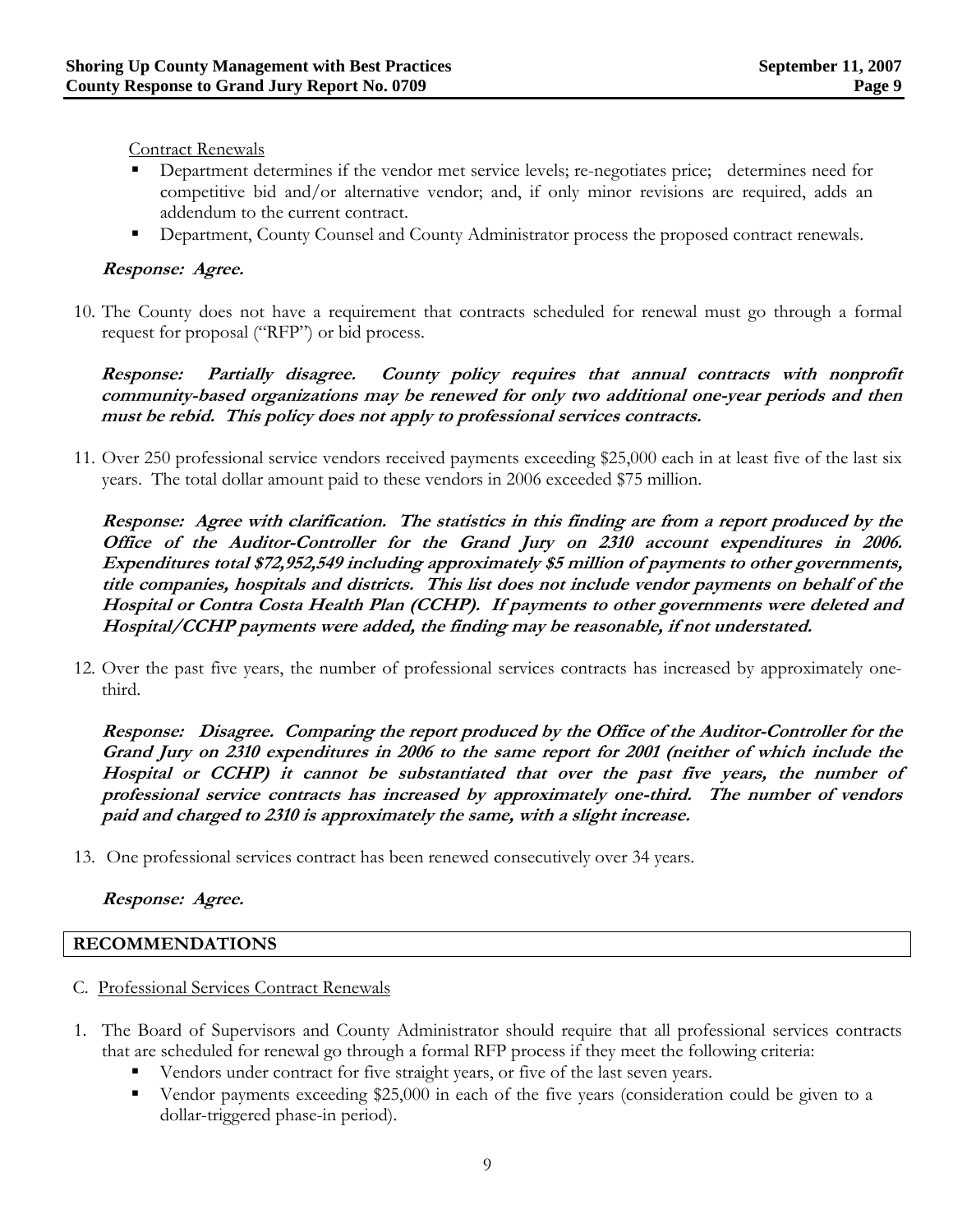Note: 1) Exceptions to the rule might include vendors that provide utility services; educational services (from non-profits); computer software, license, and/or operating system maintenance services; goods and services acquired from other government agencies; equipment maintenance services; and architectural, engineering and related professional services. Other exclusions might include intra- and inter-government support services; 2) The renewal policy would cycle every five years.

# **Response: Will be implemented as modified. Guidelines for renewal of professional service contracts will be issued which address the threshold contract amount and time frames that trigger a formal RFP process. Further analysis is required to determine the time frame for implementation.**

- 2. The RFP process for renewal or extended contracts should include:
	- Developing a comprehensive service description
	- Identifying qualified vendors
	- **Preparing a RFP** with the level of detail needed depending on the service requirements
	- **Ensuring compliance with outreach requirements**
	- Issuing a RFP (with the objective of receiving competitive proposals or bids from at least three qualified vendors when possible)
	- **Conducting bidder conferences** / meetings
	- Evaluating proposals
	- Conducting reference checks
	- Selecting and meeting with the preferred vendors to discuss their proposals
	- Finalizing selection

### **Response: Has been implemented as guidelines under the County's policy governing contracting with nonprofits. Will also be implemented as guidelines for bidding for professional services.**

3. RFP exemptions should only apply for emergency situations; e.g., when the health and safety of the public or person in custody or in the care of the County are at risk.

**Response: Will not be implemented. The number of exceptions already identified by the Grand Jury in its Recommendation No. 1 is an indicator of the difficulty with trying to apply broad and sweeping policies across a large and complex organization. The County already has a policy which charges the County Administrator with evaluating and granting requests for exemptions under the outreach policy. This review process has worked well for many years and allows for consideration of unique circumstances.** 

4. Establish a policy requiring that all professional services vendors seeking contract renewals be evaluated in writing, based on standardized criteria, to ensure that they have consistently met performance expectations. The evaluation should be included as part of any proposed contract renewal package submitted by department heads.

#### **Response: Will not be implemented. There is no significant benefit to creating and maintaining this kind of record. Contract managers currently review and evaluate the adequacy of services based on expectations contained in the "Scope of Work." Also, contractors are not employees: termination without cause with 30 days notice is part of every contract.**

5. The County Administrator should request the Auditor to develop and manage a program to select a random sample of qualified contracts to review every two years. Representatives from the County Administrator's Office, County Counsel's Office, and General Services should meet with the Auditor to evaluate the scope,